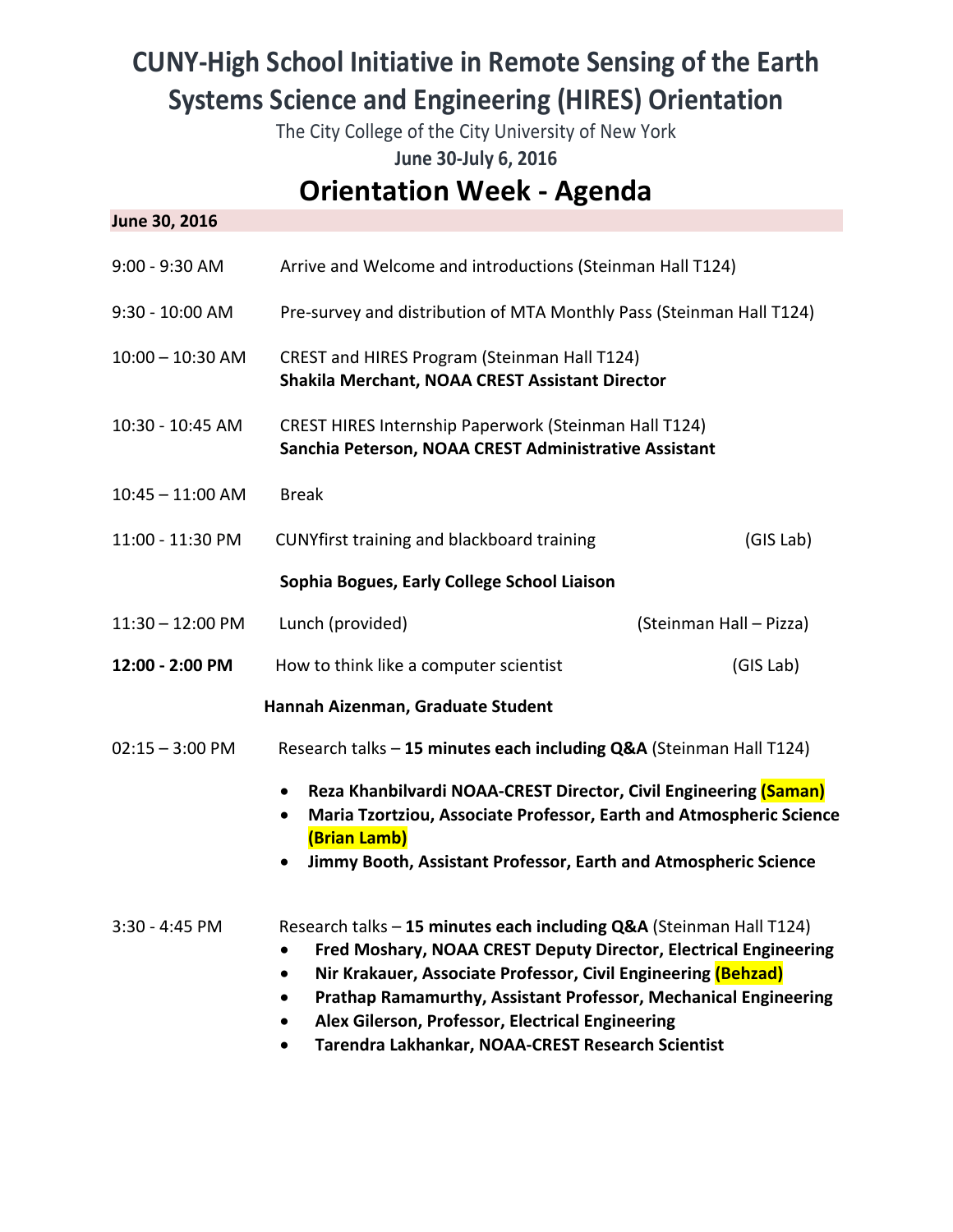| <b>July 1, 2016</b> |                                                                                                                                                                                                                                                                                                                                                                                                        |  |
|---------------------|--------------------------------------------------------------------------------------------------------------------------------------------------------------------------------------------------------------------------------------------------------------------------------------------------------------------------------------------------------------------------------------------------------|--|
| 9:30 AM -10:00AM    | <b>HIRES Program Instruction and Schedule</b><br><b>Shakila Merchant</b>                                                                                                                                                                                                                                                                                                                               |  |
| 10:00 AM-10:30 AM   | Fostering a better Mentor-Mentee Relationship<br><b>Shakila Merchant</b>                                                                                                                                                                                                                                                                                                                               |  |
| 10:30 to 12:00N     | Research talks - 15 minutes each including Q&A (Steinman Hall T105)<br>Jose Pillich, Research Assistant, NOAA CREST<br>Simon Kraatz, Research Assistant, NOAA CREST<br>$\bullet$<br>Yoribaldis, Graduate Student, NOAA CREST<br>$\bullet$<br>Luis Ortiz, Research Assistant, NOAA CREST<br>Moises Angeles, Postdoctoral Fellow, NOAA CREST<br>$\bullet$<br>Paul Alabi, Data Mining Manager, NOAA CREST |  |
| 12:00 - 1:00 PM     | Lunch (School Meals @AP Randolph HS)                                                                                                                                                                                                                                                                                                                                                                   |  |
| $1:00 - 3:00$ PM    | <b>Statistical Analysis Boot Camp- Part I</b><br>(Steinman Hall T105)<br>Hannah Aizenman, Graduate Student                                                                                                                                                                                                                                                                                             |  |
| $3:00 - 3:45$ PM    | Research talks - 15 minutes each including Q&A (Steinman Hall T105)<br>Naresh Devineni, Assistant Professor, Civil Engineering<br>$\bullet$<br>Michael Grossberg, Associate Professor, Computer Science<br>$\bullet$<br><b>Brian Vant Hull, CREST Research Scientist</b><br>$\bullet$                                                                                                                  |  |
| $3:45 - 4:45$ PM    | Satellite Receiving Station (Steinman 513) Research talk, Paul Alabi,<br><b>Satellite Receiving Station Manager, NAC Roof</b>                                                                                                                                                                                                                                                                          |  |
| <b>July 5, 2016</b> |                                                                                                                                                                                                                                                                                                                                                                                                        |  |
| 9:30 AM -12:00N     | <b>Statistical Analysis Boot Camp- Part 2</b><br>(Steinman Hall T 105)<br><b>Naresh Devineni, Assistant Professor of Civil Engineering</b>                                                                                                                                                                                                                                                             |  |
| 12:00 - 1:00 PM     | Lunch (School Meals @AP Randolph HS)                                                                                                                                                                                                                                                                                                                                                                   |  |
| 1:00 PM-1:30 PM     | Research Talk - 15 minutes each including Q&A<br>(Steinman Hall T105)<br>Kyle McDonald, Andrea Gomez<br>$\bullet$<br>Kyle McDonald, Jessika Alvarez<br>$\bullet$                                                                                                                                                                                                                                       |  |
| $1:30 - 4:30$ PM    | <b>Introduction to Remote Sensing and hands-on activities (Steinman Hall</b><br>T105 and Steinman lobby) (Brian Vant-Hull, Research Scientist)                                                                                                                                                                                                                                                         |  |
| $4:30 - 5:00$ PM    | Research Project Assignments and Lab Placement (Steinman Hall T105)<br>Recap and Q&A                                                                                                                                                                                                                                                                                                                   |  |
| <b>July 6, 2016</b> |                                                                                                                                                                                                                                                                                                                                                                                                        |  |
| 9:30 AM             | Return Research Project Assignments and Lab Placement Forms (T105)                                                                                                                                                                                                                                                                                                                                     |  |